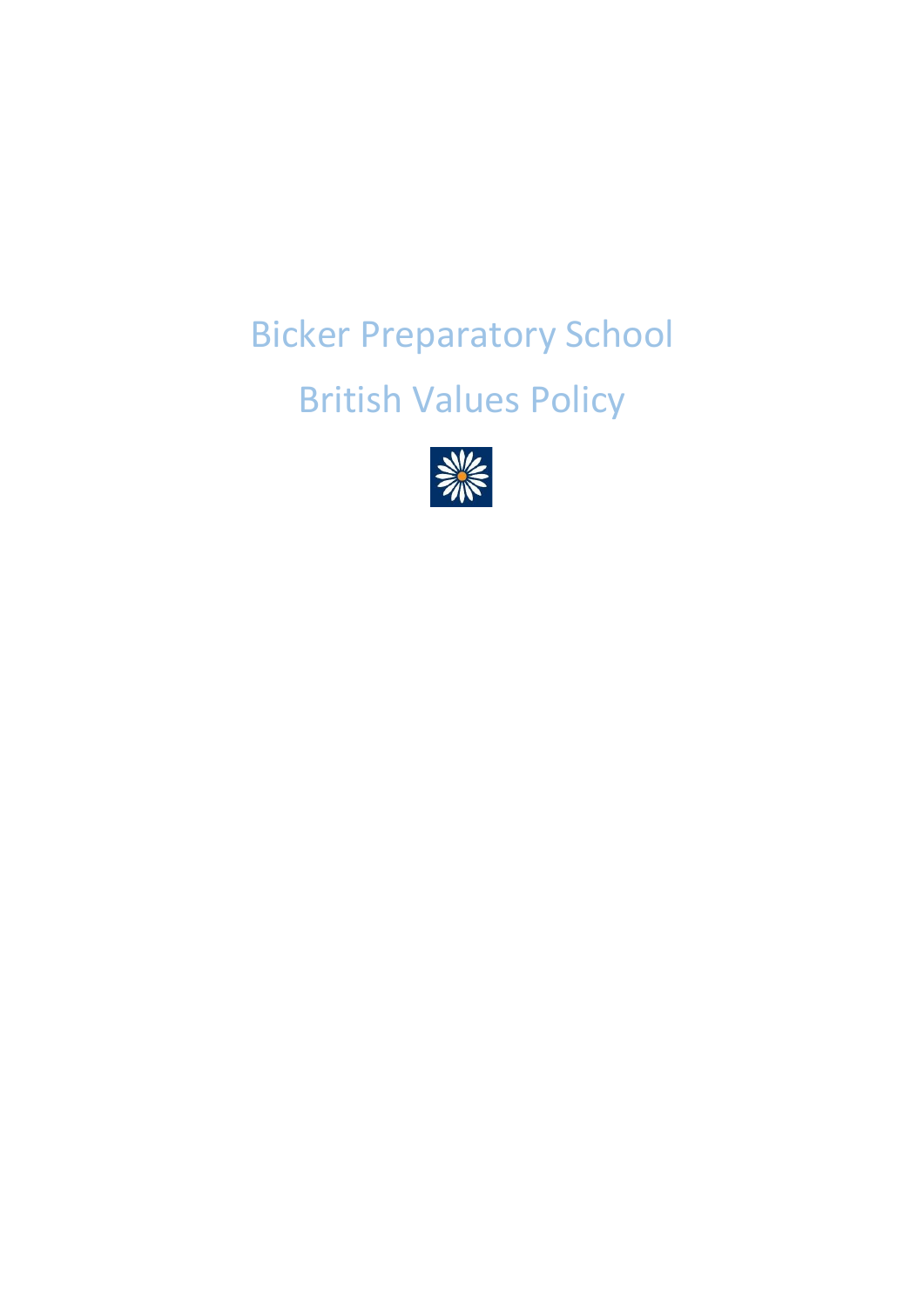#### BICKER PREPARATORY SCHOOL AND EARLY YEARS

#### Promoting British Values

Our government believes that, 'British society is founded on fundamental values and principles, which all those living in the UK should respect and support. These values are reflected in the responsibilities, rights and privileges of being a British citizen or permanent resident of the UK. They are based on history and traditions and are protected by law, customs and expectations. There is no place in British society for extremism or intolerance.'

The values we support are not unique to Britain and are shared by many people in the world represented by the diverse families at Bicker Prep.

We support the values of democracy, rule of law, individual liberty, mutual respect and tolerance of different faiths and beliefs and these are embedded within our curriculum. These values are found in our own school values of respect, confidence, ambition, creativity, determination and enthusiasm. Our Bicker Preparatory School rules also support a school, which is kind and caring to one another.

We plan assemblies and lessons, particularly in PSHE/Citizenship and RE, to teach the children about our values, respecting similarities and differences, tackling stereotypes and understanding why some people discriminate. We aim to empower children to have a voice and to stand up against discrimination, valuing equality, tolerance and mutual respect.

The topics and lessons in the school's curriculum are designed carefully and planned by teachers to provide a rich learning experience that will have a positive impact on pupils' spiritual, moral, social and cultural development. Whilst focusing on all children developing good skills in English and Maths and all subjects, we ensure they experience extra-curricular clubs such as music, a variety of sports, the arts and outdoor learning. Visits are planned, linking with the class topic to provide children with further understanding of the world they live in. We also link with other schools to take part in singing and, if appropriate, sporting events.

Competition provides the opportunity for children to experience the process of decision making and understanding rules and fairness. As well as promoting British values we would actively challenge pupils, staff or parents expressing opinions contrary to fundamental British values, including 'extremist' views and principles. All staff have received Prevent training from the LSCB.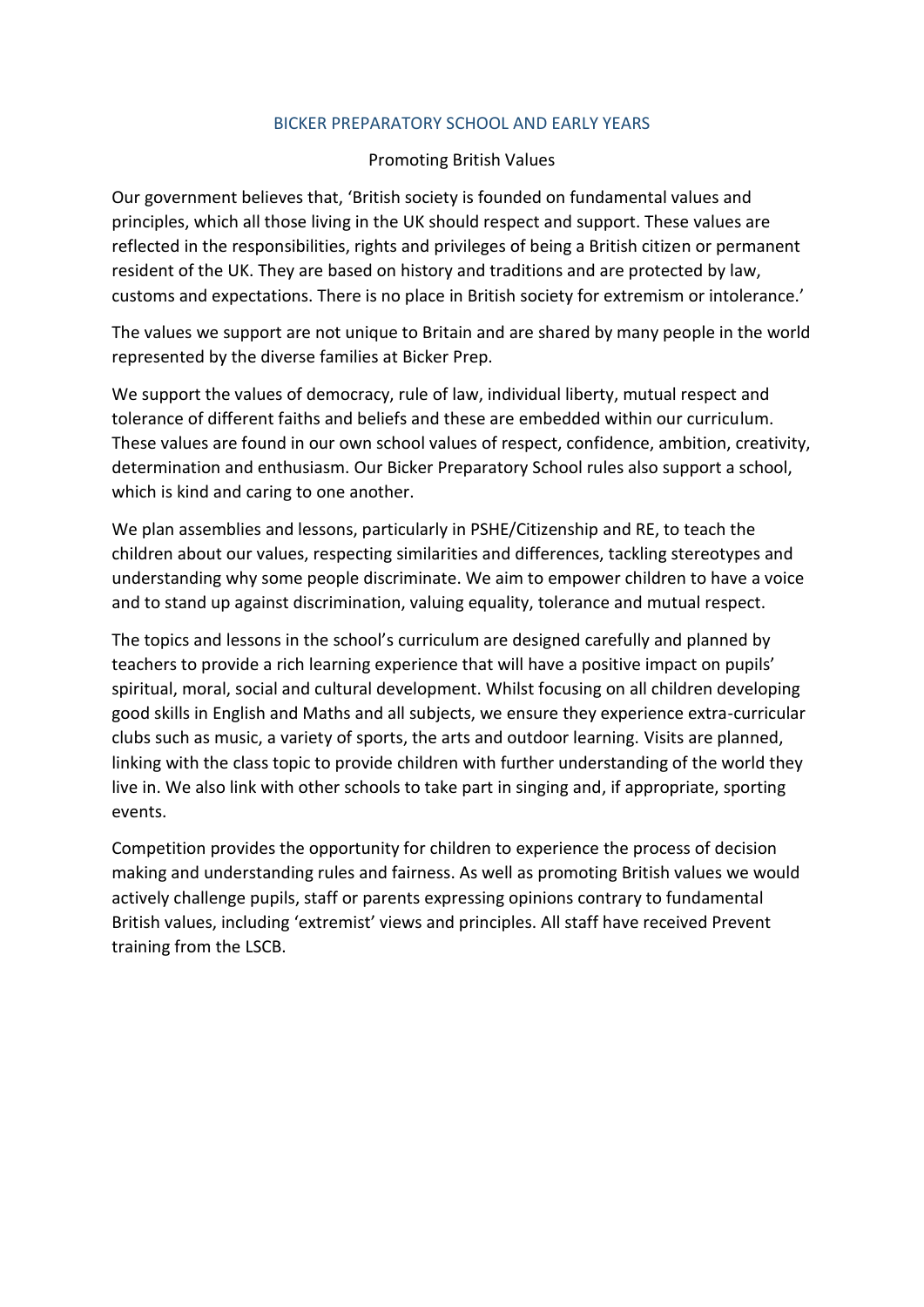### **British values**

#### **Democracy**

Children are taught about democracy as part of the Citizenship and P.S.H.E. curriculum. They learn about government and elections.

Children play an integral role in decision making at Bicker Prep and children from Upper School classes are elected as class representatives on the School Council.

#### The Rule of Law

The importance of laws, whether they be those that govern the class, the school or the country, are consistently reinforced at Bicker Prep.

Pupils are taught from an early age the rules and values of the school. They learn to respect authority and there are agreed systems to change rules if necessary.

#### Safety Rules

Pupils are taught the value of and reasons that lay behind rules and laws and that they govern and protect us. They also understand the responsibilities that this involves and the consequences when laws and rules are broken.

Visits from authorities such as the Police, the Fire Service and M.Ps reinforce this message.

#### Individual Liberty

At Bicker Preparatory School, pupils are actively encouraged to make informed choices, knowing that they are in a safe and supportive environment. As a school, we educate and provide boundaries for young pupils to make informed choices, through providing a safe environment and an empowering education.

Pupils are encouraged to know, understand and exercise their rights and personal freedoms and are advised how to exercise these safely, for example through our E-Safety and PSHE lessons.

#### Mutual Respect

Mutual respect is at the heart of our values. Children learn that their behaviours have an effect on their own rights and those of others. All members of the school community treat each other with respect – good manners are integral to our Fundamental Beliefs.

#### Tolerance of Different Faiths and Beliefs

Bicker Preparatory School and Early Years is becoming an increasingly diverse school. We actively promote this through our celebrations of different faiths and cultures. Religious Education lessons and P.S.H.E. lessons reinforce messages of tolerance and respect for others.

Members of different faiths and religions are encouraged to share their knowledge to enhance learning within classes and the school. The children visit and learn about places of worship that are important to different faiths.

#### British History